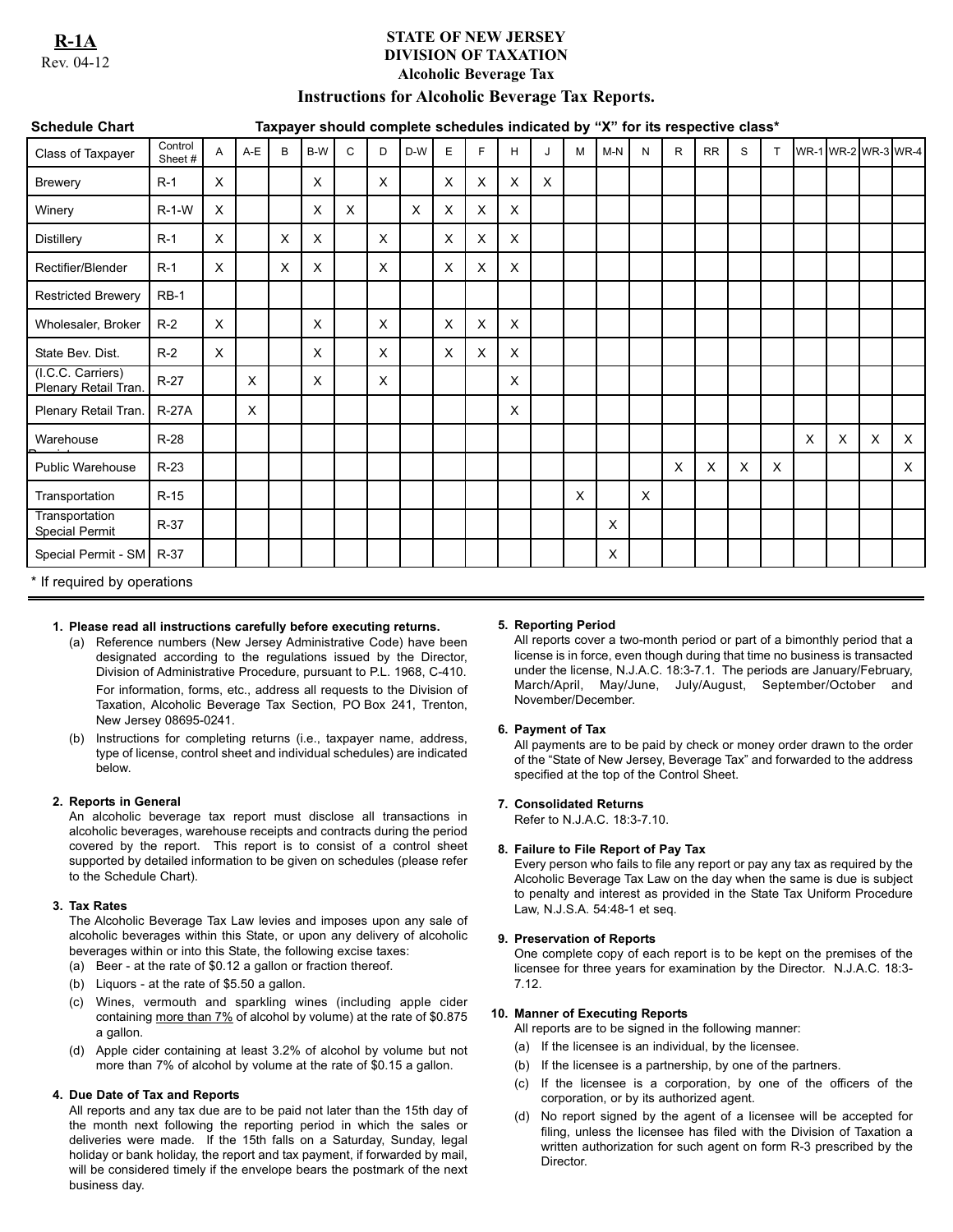(e) New Jersey Wines - No report signed by the agent of a licensee will be accepted for filing. A report which reflects tax paid on wines made from 100% New Jersey grown fruit must be signed by an authorized officer of licensee.

## **11. Where Statements Disagree**

If the statements or quantities shown in any part of this report do not agree with any other report made to another authority, or with the actual physical inventory, a detailed explanation must be attached to the report.

#### **12. Reporting Required in Gallons**

Where the report forms require an entry in gallons, the entry is to be made in wine gallons of 128 fluid ounces or decimal parts thereof and not in proof gallons.

#### **13. Beer Gallons**

If the total sales of beer as shown by the report results in a fractional part of a gallon, the tax is to be computed on the next higher whole gallon.

## **14. Control Sheets: Uniform Instructions**

- (a) Licensee Name must be identified as the issued (Alcoholic Beverage Control) name of licensee. Trade names currently used should be listed.
- (b) Federal Identification Number assigned to the employer or vendor by the Internal Revenue Service.
- (c) Mailing Address if different from street address, complete in detail showing any PO Box, etc., otherwise, write "same as above".
- (d) Type of License fill in the type(s) and license number(s) (i.e. 3400 xx-xxx-xxx) that the report covers.
- (e) Reporting Period must be bimonthly. Please see instructions on "Reporting Period". (See instruction 5).
- (f) Tax Payment Please submit for the full amount of tax due, less any Beverage Tax Credit memorandums issued by the Division. There are no provisions for prepayments or unauthorized deductions from the tax due on the report.
- (g) Physical Inventories are to be taken on the last day of each reporting period, even though a perpetual inventory record is maintained.
- Report Contents should be completed by identifying what material is attached. Any material not used should be indicated by the word "none".

## **15. Control Sheet for Manufacturers "R-1" and "R-1-W"**

- Line 1 Enter combined totals from Schedule "D".
- Line 2 Enter total of all Schedule "E's".
- 
- Line 3 Self-explanatory.<br>Line 4 Enter Schedule " Enter Schedule "A" totals.
- Line 5 Self-explanatory.
- Line 6 Self-explanatory.
- Line 7 Enter total exemptions per Schedule "F" summary.
- Line 8 Self-explanatory.<br>Line 9 Enter the totals of
- Enter the totals of Schedule "H-3".
- Line 10 Tax Base: Line 8 minus Line 9 (*Special Note for Beer* - Amounts shown in fractional gallonage must be raised to the next higher whole gallon).
- Line 11 Tax Rates.
- Line 12 Line 10 multiplied by Line 11.
- **16. Control Sheet for Manufacturers "RB-1"**  See instructions on Control Sheet.

## **17. Control Sheet for Wholesalers "R-2"**

- Line 1 The actual physical count of all federal tax-paid beverages (on premises and in designated areas of New Jersey licensed Public Warehouses) in stock at the beginning of the two-month reporting period (from Statement of Physical Inventory).
- Line 2 Enter totals from Schedule "H-1".
- Line 3 Enter incoming returns from Schedules "H-3" and "H-4".
- Line 4 Self-explanatory.
- Line 5 Enter combined totals from Schedule "D".<br>Line 6 Enter total of all Schedule "E's".
- Enter total of all Schedule "E's".
- Line 7 Self-explanatory.
- Line 8 Enter Schedule "A" totals.
- Line 9 Self-explanatory
- Line 10 Enter the actual physical count of all federal tax-paid beverages, end of period (from Statement of Physical Inventory).
- Line 11 Self-explanatory.
- Line 12 Total exemptions per Schedule "F" summary.
- Line 13 Self-explanatory.
- Line 14 Enter the totals of Schedule "H-3".
- Line 15 Tax Base: Line 13 minus Line 14. (*Special Note for Beer* - Amounts shown in fractional gallonage must be raised to the next higher whole gallon).
- Line 16 Tax Rates.
- Line 17 Line 15 multiplied by 16.

#### **18. Control Sheet for Plenary Retail Transit Licensees "R-27"**

- **(I.C.C. Carriers)**
- Line 1 Self-explanatory.
- Line 2 Enter totals from Schedule "H-1".
- Line 3 Enter total incoming returns accepted from dining cars, airlines, boats, and other carriers, (from Schedule H-4).
- Line 4 Self-explanatory.<br>Line 5 Enter Schedule ". Enter Schedule "A-E" totals.
- Line 6 Enter total releases from commissaries.
- Line 7 Enter any plus or minus adjustment necessary so that Lines 8 plus 9 will equal Line 4.
- Line 8 Self-explanatory.<br>Line 9 Self-explanatory.
- Self-explanatory.
- Line 10 Self-explanatory.
- Line 11 Tax Base (from combined totals of Schedule "D").
- Line 12 Tax Rates. Line 13 Line 11 multiplied by Line 12.
- **19. Control Sheet for Plenary Retail Transit "R-27A"**

Carriers not operating under I.C.C. Regulations and who do not post a Surety Bond).

*Special Note*: All carriers who operate under above definition are required to purchase alcoholic beverages which have had the tax prepaid (retail purchases).

- Line 1 Enter total physical inventory of tax pre-paid beverages on first day of period.
- Line 2 Enter form Schedule "H" totals, (from the reverse side).
- Line 3 Self-explanatory.
- Line 4 List all sales to consumers.
- Line 5 Combined total of miscellaneous sales, gifts, samples, donations, breakage, other dispositions.
- Line 6 Enter totals of Schedule "A-E".
- Line 7 Self-explanatory.
- Line 8 Total physical inventory of tax pre-paid beverages, end of period (Line 3 minus Line 7).
- Line 9 Breakdown of total gallonage figure shown on Line 8
- & 10 (as indicated on control sheet).

## **20. Control Sheet for Warehouse Receipts Licensees "R-28"**

*Special Note*: Warehouse receipts licensees, when purchasing or selling warehouse receipts (given upon the storage in New Jersey in a U.S. Internal Revenue or U.S. Customs warehouse under a Federal Bond) are to report the purchase or sale of the receipt.

- Line 1 Self-explanatory.<br>Line 2 Enter total of 9
- Enter total of Schedule WR-4. All alcohol and alcoholic beverages actually received in New Jersey by taxpayer as samples or otherwise.
- Line 3 Self-explanatory.
- Line 4 Report all samples or donations given out by taxpayer (Please refer to N.J.A.C. 18:3-7.7 for tax treatment of beverages given out).
- Line 5 Self-explanatory.
- Line 6 Repeat Line 4 (Tax Base).<br>Line 7 Tax Rate.
- Line 7 Tax Rate.<br>Line 8 Line 6 mu
- Line 6 multiplied by Line 7.

## **21. Special Notes to Public Warehouse Licensees "R-23"**.

Complete Control Sheet in accordance with instruction number fourteen, where appropriate. New Jersey public warehouses are liable for the payment of the alcoholic beverage tax on alcohol or alcoholic beverages released to the holders of retail licenses or to any person not licensed in this State unless: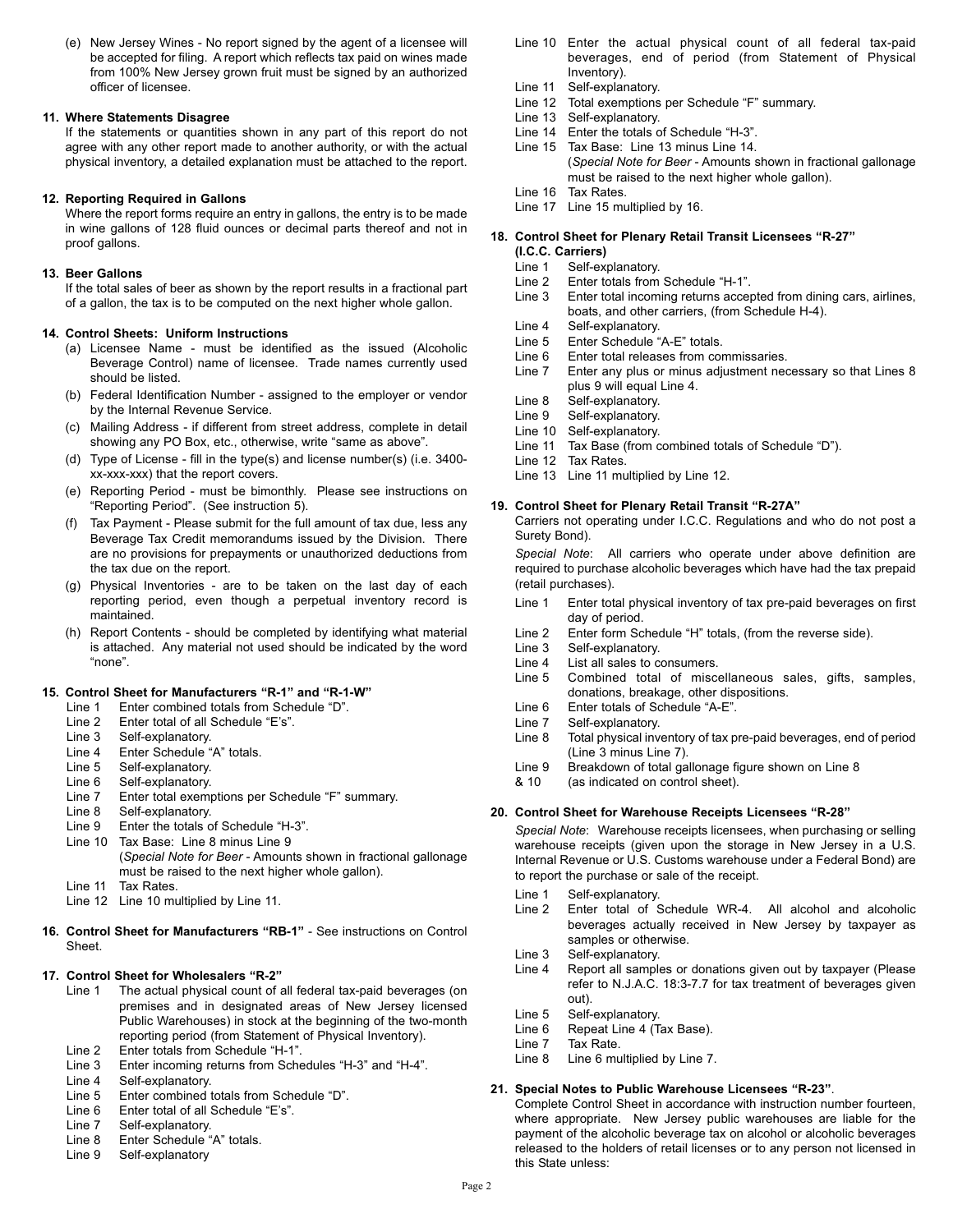- (a) The alcoholic beverages were stored in the Federal tax paid section of the warehouse in the name of the retailer or by a State licensee; or,
- (b) The alcoholic beverages are released on the written order and from the stock of a State licensee; or,
- (c) The alcoholic beverages are released pursuant to a special permit and the tax on the sale or delivery has been paid as evidenced by a tax receipt issued by the Director and in the possession of the public warehouse licensee; or,
- (d) The alcoholic beverages are released in accordance with the provisions of N.J.A.C. 18:3-11.1 (temporary storage).

Enter total from Schedule "WR-4" on appropriate line of the control sheet. This is the taxable item due and payable with this report. WR-4 covers any alcoholic beverages broken or stolen during the reporting period. For rates see instruction 3. For further instructions see N.J.A.C. 18:3- 11.1 through 11.13.

**22. Special Note to Transportation Licensees and Special Permit - Limited Transportation Licensees "R-15" or "R-37"**

Complete Control Sheet in accordance with instruction 14, where appropriate.

A licensed transporter is entitled to exemption from tax on delivery of alcoholic beverages in this State only:

- (a) When the delivery from outside this State is made by order of or to a State licensee; or,
- (b) If delivery or disposition of beverages in this State is made to a State licensee when the tax has been previously paid; or,
- (c) The transporter delivers all beverages in his custody; or,
- (d) Proof is furnished satisfactory to the Director of deliveries or imports which are made out of the State. Please refer to N.J.A.C. 18:3-12.1 through 12.11.

#### **23. Special Notes to Special Permit - S M Licensees "R-37"**

This is filed in conjunction with the Special Permit-Limited Transportation License. Use Control Sheet "R-37" and Schedule "M-N" and follow instruction 23.

#### **24. Schedule "A" - For details refer to N.J.A.C. 18:3-8.16 and 9.9.**

A tax-exempt schedule used for sales and returns made within this State to State licensees, military organizations and licensed public warehouses, where the tax has been passed to the purchaser.

The following are to be listed by accounts, under separate headings:

- (a) Sales made and delivered to the licensed premises of wholesalers and distributors in New Jersey, and to public warehouses for the account of State licensees.
- (b) Sales to State licensees involving delivery from a point other than the seller's premises.
- (c) Authorized sales to voluntary unincorporated military organizations.
- (d) Sales with delivery to a public warehouse in New Jersey for temporary storage for the account of non-licensees.
- (e) Returns delivered to the premises of other State licensees, or to public warehouses within New Jersey.
- (f) Returns made to the actual source where delivery is to another licensee in New Jersey or to public warehouses within New Jersey.
- (g) Returns made for the account of a non-licensee source, delivered to State licensees or public warehouses within New Jersey.

#### **25. Schedule "A-E" - For details see N.J.A.C. 18.3-13.8 and 14.16**

A disposition schedule on which the licensee is to enter all returns made to State licensees from whom originally purchased, as evidenced by inventory credit memorandum.

*Special Note to Plenary Retail Transit I.C.C. Carriers*:

Also list returns to New Jersey licensees and other sources outside of New Jersey; transfers of alcoholic beverages from New Jersey commissaries or warehouses to others out-of-state. Document in detail returns to other than original sources. See N.J.A.C. 18:3-13.8, 18:3-6.11, 18:3-6.10.

#### **26. Schedule "B"**

This is an inventory control report of Federal tax-paid finished products. Indicate transactions or operations in appropriate columns or attach detailed explanation on a rider.

#### **27. Schedule "B-W"**

List all finished products which are withdrawn from bond in U.S. Internal Revenue or U.S. Customs warehouses and importations received ex-Customs at piers. Carry totals of each (including appraisal stores) to Schedule "H-1".

#### **28. Schedule "C"**

This is a winery inventory control schedule of both Federal bonded and Federal tax-paid (not I.R.S. or Customs) sections of a winery's premises and their merchandise in the Federal tax-paid sections of New Jersey licensed public warehouses. Complete as shown on schedule. This is also used by distillers who operate a winery under a distiller's license, but excludes still wine in fermenters or vermouth in processing tanks. Refer to N.J.A.C. 18:3-8.14.

### **29. Schedule "D"**

This schedule covers all taxable "sales" (as defined by N.J.A.C. 18:3-1.2) of alcoholic beverages to retailers/consumers; and miscellaneous sales.

- (a) List by individual account totals, or by daily sales totals, all sales to consumers and retailers and then deduct cancellations. Sub-total all columns, and then:
- (b) List by line items manufacturer's samples, donations, miscellaneous sales; donations and samples given under special permit; thefts; sales to military concessionaries; Federal tax-paid beverages dumped without supervision; breakage, sales to plenary retail transit licensees on which tax has not been passed; Federal tax-paid beverages consumed on premises.
- (c) An adjustment for balancing to physical inventory will usually be necessary for the total of Schedule "D" to correctly balance with the actual physical count of the ending inventory. Any minus adjustment must be explained on a separate rider attached to the schedule.
- (d) Add (a), (b) and (c) above and carry the grand totals to the control sheet.

## **30. Schedule "D-W"**

This schedule is for wineries only. All information required on Schedule "D" (see no. 29 above) applies to Schedule "D-W".

In addition, wineries must indicate the total direct shipment sales made to New Jersey consumers. The complete itemized list of direct shipment sales made to New Jersey consumers must be maintained by the winery for a minimum of three (3) years.

#### **31. Schedule "E"**

This is primarily a tax-exempt schedule employing a separate page for each State outside New Jersey into which alcoholic beverage deliveries were transported.

This is used in the following circumstances:

- (a) Sales for resale, consumption, non-beverage use and military use to points outside New Jersey.
- (b) Transfers of alcoholic beverages from licensee's New Jersey inventory (or withdrawals from bonded State warehouses) to taxpayer's location outside of New Jersey.
- (c) Returns of alcoholic beverages to out-of-state points.
- (d) As a New Jersey Schedule E, for listing sales of beverages for nonbeverage use within New Jersey; inventory credit memoranda issued by this Division; deliveries of beverages to New Jersey steamships for out-of-state consumption or ship's supplies. For specifics refer to 18:3-8.18; 2.6, 3.7.

#### **32. Schedule "F"**

- (a) Schedule "F" is to be used to enter the following:
	- 1. A list of the Schedule "E" items by states, giving the total gallonage for each state, except New Jersey.
	- 2. All certificates of nonbeverage use covering New Jersey sales submitted with the report for which exemption is claimed.
	- 3. Each Division of Taxation inventory credit memo.
	- 4. Affidavits covering deliveries to steamships.
- (b) The combined total of the items listed under subsection (a) of this Section are to be entered on the control sheet of the report.